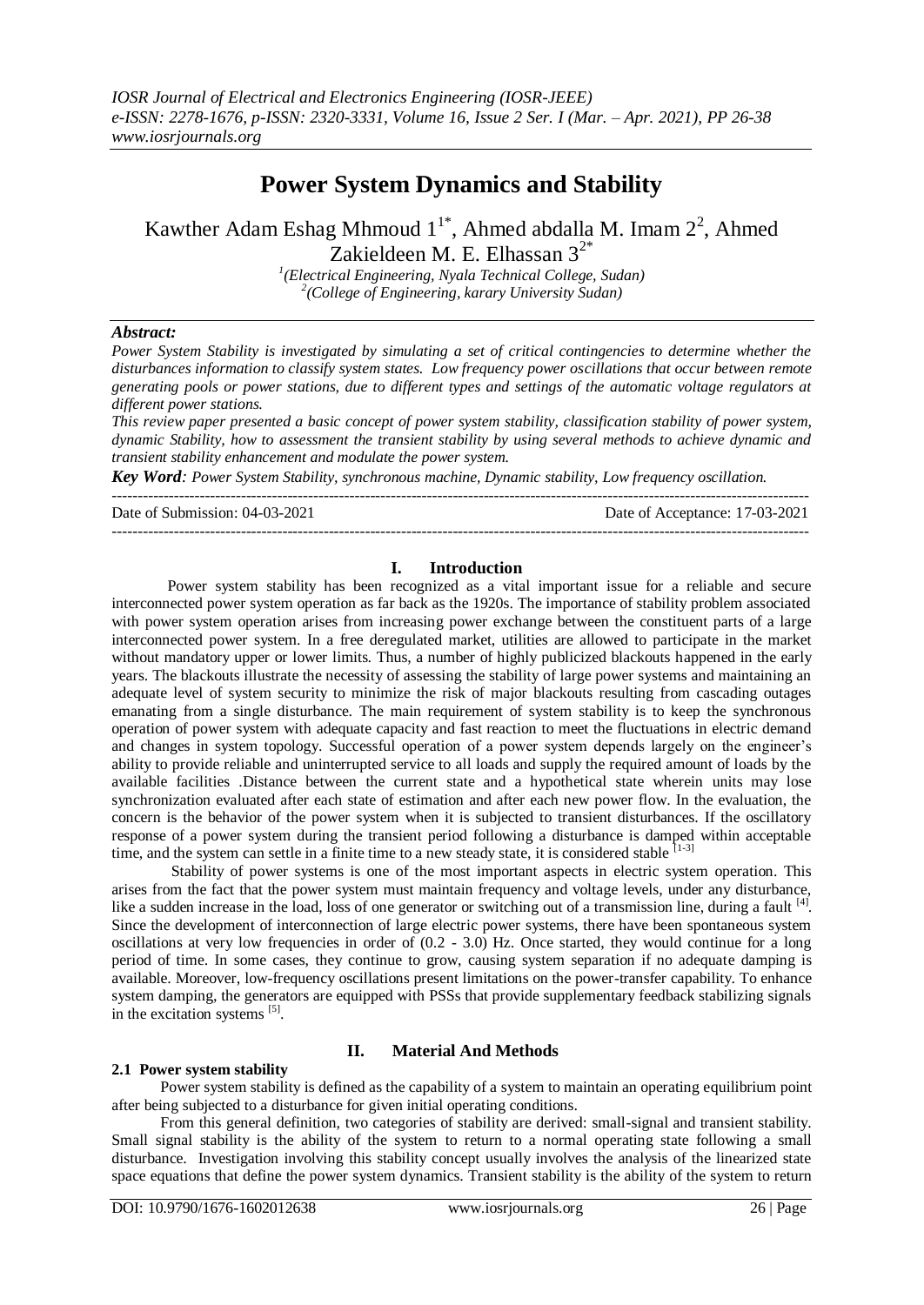to a normal operating state following a severe disturbance, such as a single or multi-phase short circuit or a generator loss. Under these conditions, the linearized power system model dose not usually applies and the nonlinear equations must be used directly for the analysis. A third term, dynamic stability, has been used to describe a separate class of stability. However , this term has represent different concepts for different authors, for these reason several international engineering organizations have recommended that this term not be considered when discussing the stability problem.  $[6-8]$ .

#### **2.1.1 Power system stability is categorized based on the following considerations:**

- The nature of the resulting instability mode indicated by the observed instability on certain system variables**.**
- $\checkmark$  The size of the disturbance which consequently influences the tool used to assess the system stability.
- $\checkmark$  The time margin needed to assess system stability [9, 10].

#### **2.1.2 Classifications of power system stability:**

Stability phenomenon is a single problem associated with various forms of instabilities affected on power system due to the high dimensionality and complexity of power system constructions and behaviors. For properly understood of stability, the classification is essential for significant power system stability analysis. Stability classified based on the nature of resulting system instability (voltage, frequency and rotor angle instability), the size of the disturbance (small disturbance, large disturbance) and timeframe of stability (short term, changes long term). In the other hand, stability broadly classified as steady state stability and dynamic stability. Steady state stability is the ability of the system to transit from one operating point to another under the condition of small load. Fig. 1. shows the classification of power system stability in IEEE/CIGRE joint task force on stability terms and definitions  $[1, 11]$ .



Fig. 1. Classification of stability based on IEEE/CIGRE joint task force on Stability.

### **2.2 Rotor Angle Stability:**

Rotor angle stability is the ability of Synchronous machines to remain in synchronism under normal operating conditions and after being subjected to a disturbance. According to the type of incident, the rotor angle stability can be further classified into small signal (for small disturbance) and transient stability (for large disturbance)  $[1, 11]$ ,  $[2, 10, 12]$ . The stability of synchronous machines depends on the ability of restoring the equilibrium between their electromagnetic outputs torques and the mechanical input torques and keeping at synchronize with other machines following a major disturbance such as short circuit. Under steady state conditions, there is equilibrium between the input mechanical torque and the output electromagnetic torque of each generator, and the speed remains constant. When the system is perturbed, this equilibrium is upset and instability may occur increasing or decreasing angular swings of some generators leading to their loss of synchronism with other generators. The change in electrical torque ΔTe of a synchronous machine following a perturbation can be resolved into two components as follows <sup>[10]</sup>:

……………………………………………..( 1 )

Where  $Ts\Delta\delta$  is the component of torque change in phase with the rotor Angle perturbation referred to synchronizing torque component. Ts is the synchronizing torque coefficient. TD  $\Delta\omega$  is the component of torque change in phase with the speed deviation Δω and it is referred to damping torque component. TD is the damping torque coefficient. Stability of each machine in the system depends on the existence of both components. Lack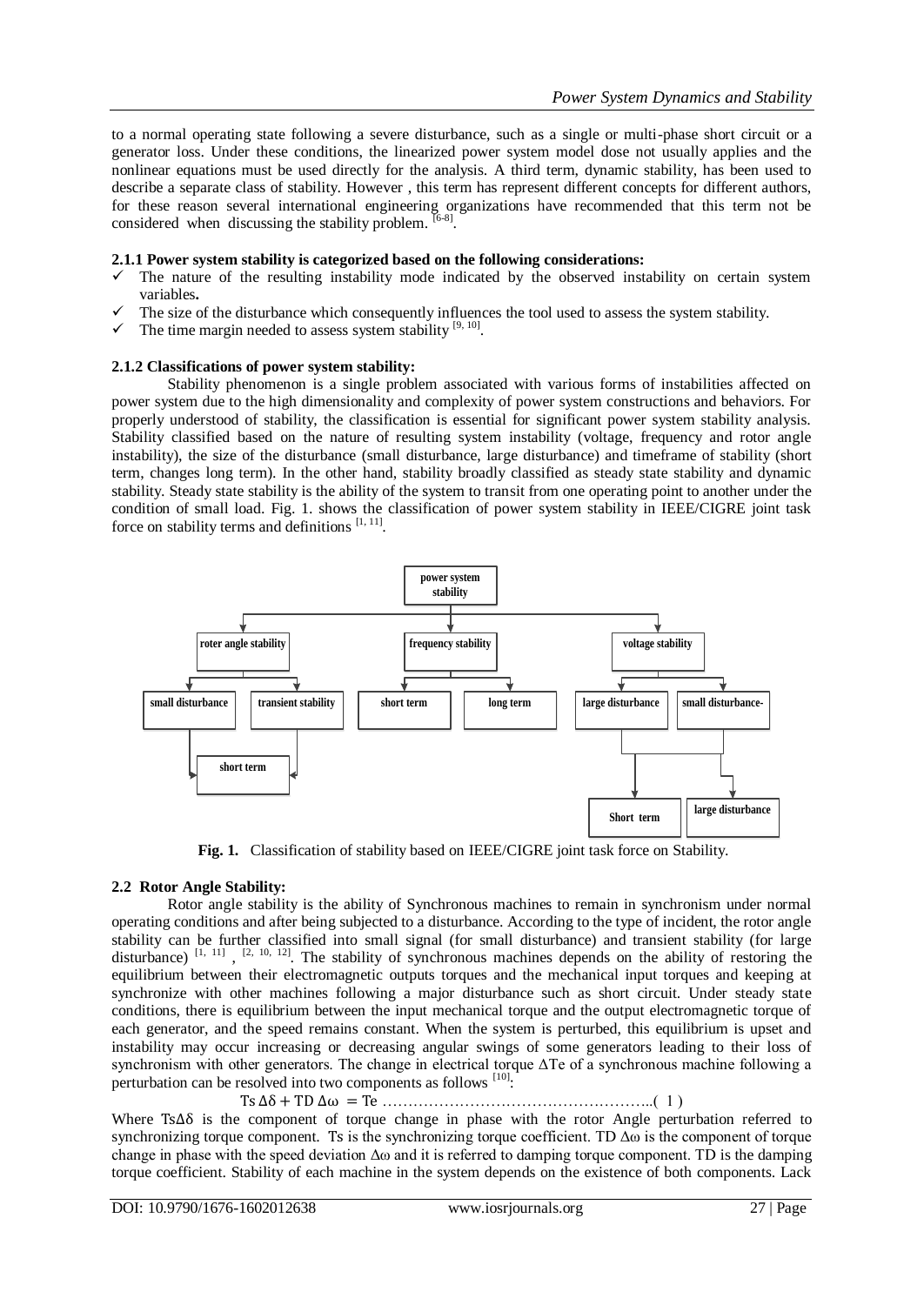of sufficient synchronizing torque produces instability through aperiodic or non-oscillatory drift in the rotor angle, whereas lack of damping torque results in oscillatory instability causes rotor oscillating with increasing amplitude. Rotor angle stability depends on the initial operating state and the severity of the disturbance on synchronous machines. Commonly, rotor angle stability classified into small disturbance-rotor angle stability and large disturbance-rotor angle stability.

### **2.2.1 Small Disturbance Rotor Angle Stability**

Small-disturbance rotor angle stability (oscillatory stability) is concerned with the ability of the power system to maintain a steady state operating point when subjected to small disturbances Oscillations have been recognized as a consequence of parallel operation of alternative current generators which are connected to provide more power capacity and more reliability. Thus electromechanical oscillations are understandable because of the change in kinetic energy of rotating parts (rotor) in electrical machines due to their moment of inertia and the synchronizing torque, which acts to keep the generators in synchronism during disturbances. Oscillations can also arise in the power system due to any sudden change in a power system such as high power flows over weak tie lines, which can become heavily loaded if many generators oscillate towards another group at the same time. Fast and powerful voltage regulators or other types of controls may produce oscillations in the network. If the disturbance is small, the synchronizing torque keeps the generators in synchronism with generators relative angles oscillation. These oscillations should decay for small signal stable system operation otherwise; the system is a small signal unstable. Critical oscillatory modes can be triggered by a small disturbance because of the weak $^{[13-15]}$ .

Oscillatory stability problems are usually due to insufficient damping for power system oscillations. The system mode parameters can be investigated using two basic approaches; namely modal analysis of complete state spaces or time response analysis of collected synchronized measurements. Rotor angle instability can be oscillatory or non-oscillatory due to the lack of damping or synchronizing torques, The oscillatory instability can be one of the following modes  $[1, 11]$ ,  $[10]$ .

- $\checkmark$  Local mode or intra-area mode.
- Inter-area mode.
- $\checkmark$  Control mode.
- $\checkmark$  Torsional mode.

Local modes are associated with the swinging of units at generating station with respect to the rest of power system at 1.0 to 2.0 Hz. Local modes affected by the strength of the transmission system at the plant, generation level and excitation control system. The oscillation may be removed with a single or dual input power system stabilizer that provides modulation of the voltage reference of the automatic voltage regulator and compensation circuit. Inter-area modes are associated with the swinging of many machines in one area of an interconnected power system against machines in other areas and have major impact on the global stability of the complete power system. It involves two coherent groups of generators swinging against each other at (0.05- 1.0) Hz. Poorly damped inter-area oscillation affecting every part of interconnected power system and coordinated analysis are required to check the small signal stability of the whole power system. Inter-area modes depend on various reasons such as weak ties between interconnected areas, voltage levels, and the nature of the load. Additionally, other types of oscillations have been recorded such as interplant modes, torsional modes and control modes. Interplant modes is associated with machines on the same power generation site oscillate and depending on the unit ratings and the reactance connecting them. Usually the rest of the system is unaffected because the oscillations manifest themselves within the generation plant. Torsional modes associated with the turbine, generator shaft and the Components of system. Due to the interaction between generator exciter control and prime mover control, usually these modes are excited when a multi-stage turbine generator connected to the grid through a series compensated line. A mechanical torsional mode of the shaft system interacts with the series capacitor at the natural frequency of the electrical network. The shaft resonance appears when network natural frequency equals synchronous frequency minus torsional frequency [16].

Control modes are associated with generating units and other equipment control such as poorly tuned controls of excitation systems, speed governors, Flexible Alternative Current Transmission Systems (FACTs) devices controls, High Voltage Direct Current (HVDC) converters. Loads and excitation system can interact through control modes. Transformer tap-changing controls can also interact in a complex manner with nonlinear loads giving rise to voltage oscillations.<sup>[17, 18]</sup>. The minimum damping ratio of oscillation, which is associated with the local and inter-area oscillations, is considered as an indicator for oscillatory stability in this paper. The disturbances should be considered sufficiently small where the linearization of the system equations is permissible for the purpose of modal analysis. In case of inaccurate linearization process, an identification technique is required to identify the system modes based on the time response of electrical signals.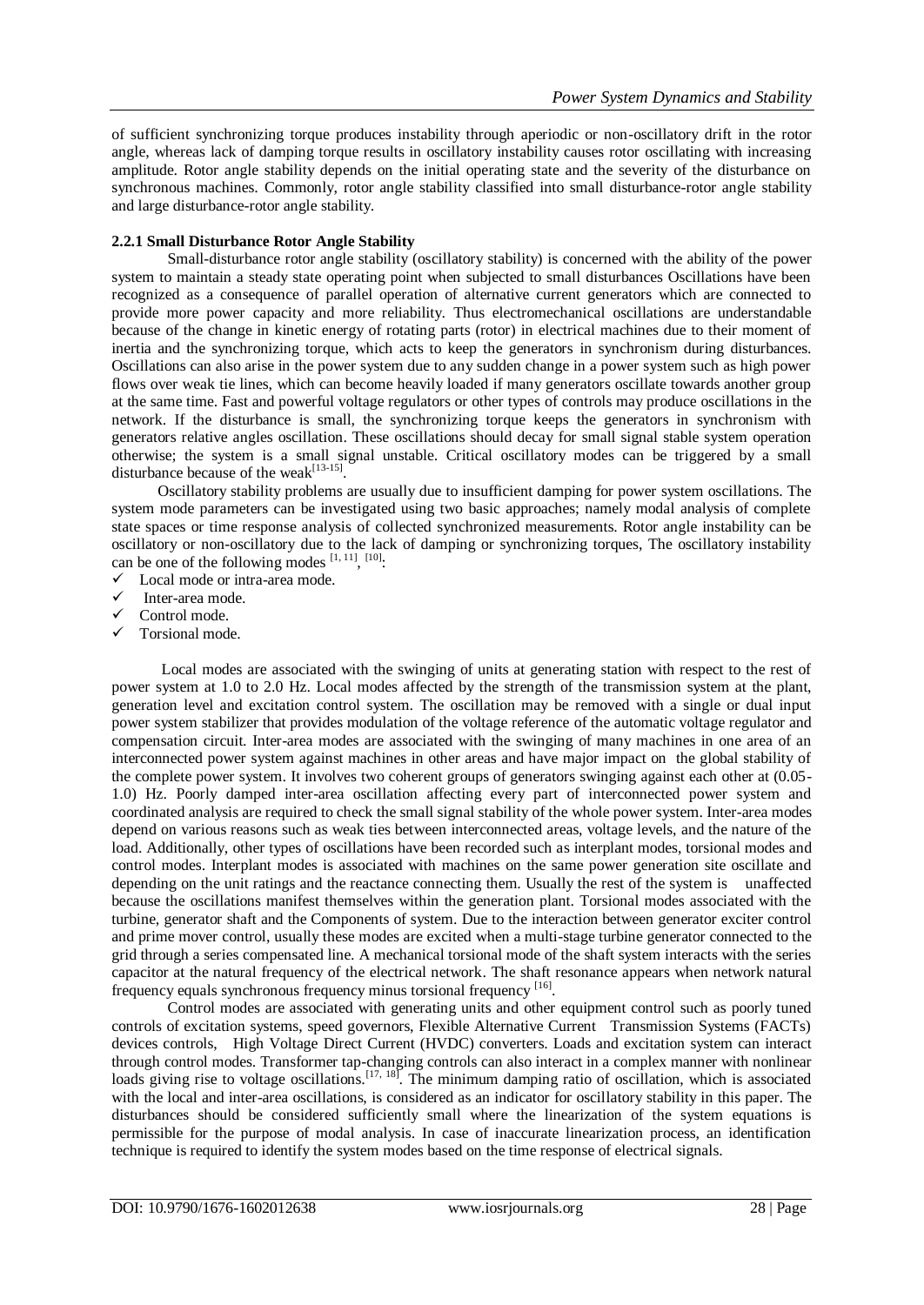## **2.2.2 Large Disturbance of Rotor Angle Stability:**

Large-disturbance rotor angle stability (transient stability) is the ability of power system to maintain synchronization among synchronous machines when subjected to a server transient disturbance (three-phase short circuit)[19]. Transient stability depends on the current operating conditions of the system and the severity of the contingency on connected generators. The angles between each pair of generator rotor angles will change continuously by small amounts as power distribution change. Transient instability phenomenon is usually in the form of uncontrollable significant increase and separation of the relative angles between two or more rotors due to insufficient synchronizing torque[20]. The resulting system response involves large excursions of generator rotor angles and influences by the nonlinear power angle relationship. Small-disturbance rotor angle stability as well as transient stability is categorized as short-term phenomena.

## **2.2.3 Voltage Stability:**

Voltage stability refers to the ability of a power system to maintain steady voltages at all buses in the system after being subjected to a disturbance from a given initial operating condition  $^{[1, 11]}, [19]$ . The voltage deviations need to maintain within predetermined ranges. A voltage stability problem occurs in heavily stressed systems, which associated with long transmission lines. Voltage stability plays a major role in power system security depends on the active and reactive power balance between load and generation in the entire power system and the ability to maintain/restore this balance during normal and abnormal operation. The main contributor in voltage instability is the increase of reactive power requirements beyond the sustainable capacity of the available reactive power resources when some of the generators hit their field or armature current timeoverload capability limits. The other contributor is the extreme voltage drop that occurs when active and reactive power flow through inductive reactance of the transmission network for power transfer and voltage support  $[1, 10, 12]$ . A typical scenario of voltage instability is unbalance reactive power in the system resulting in extended reactive power transmission over long distances. As long as the load increases, the power transmitted to supply load also increases while bus voltages on transmission line will drop in inductive network. Close to the maximum transmission capability, a small increase of the load implies a great decrease in the voltage level of the network that may lead to cascaded outages (under-voltages protective devices) while instability occurs in the form of a progressive fall of some bus voltages (voltages collapse). Generally, the voltage collapse mainly affected by the large distances between generation and load, under load tap changing transformers performance during low voltage conditions, unfavorable load characteristics, and poor coordination between various control and protective systems. In addition, the system may experience uncontrolled over-voltage instability problem at some buses due to the capacitive behavior of the network and under excitation limiters that preventing generators and synchronous compensators from absorbing excess reactive power. This can arise if the capacitive load of a synchronous machine is too large. Examples of excessive capacitive loads that can initiate selfexcitation are open-ended high voltage lines, shunt capacitors, and filter banks from HVDC stations.

 The phenomena of voltage stability can be classified into small disturbance and large disturbance voltage stability. Small-disturbance voltage stability refers to the system's ability to maintain steady voltages when subjected to small perturbations such as incremental changes in system load. A criterion for small disturbance voltage stability in that, at a given operating condition for every bus at the system, the bus voltage magnitude increases as the reactive power injection at the same bus increased. A system is voltage-unstable if, for at least one bus in the system, the bus voltage magnitude decreases as the reactive power injection at the same bus increased <sup>[20]</sup>. Large-disturbance voltage stability refers to the power system ability to maintain steady voltages following large system disturbance such as loss of generation, loss of critical lines, system faults, or protection system failures.

The voltage stability can be classified into short-term stability and long-term voltage stability. Shortterm voltage stability involves the dynamics of fast acting load component such as induction motors and electronically connected devices with study period of interest in the order of several seconds. Long-term voltage stability involves the slower acting equipment such as tap-changing transformers and generator current limiters with study period extend several minutes. There are many methods can be used to mitigate voltage instability problem including operation of uneconomic generators to change power flows or provide voltage support during emergencies, using reactive power control and compensation devices, under voltage load shedding to avoid voltage collapse or control of network voltage and generator reactive output.

### **2.2.4 Frequency Stability**

Frequency stability refers to the ability of a power system to maintain steady frequency following a severe system upset resulting in a significant imbalance between generation and load. A typical cause for frequency instability is the loss of generation, which results in sudden unbalance between the generation and load. The control schemes of frequency deviation used to recover the system frequency without the need for customer load shedding by instantaneously activating the spinning reserve of the remaining units to supply the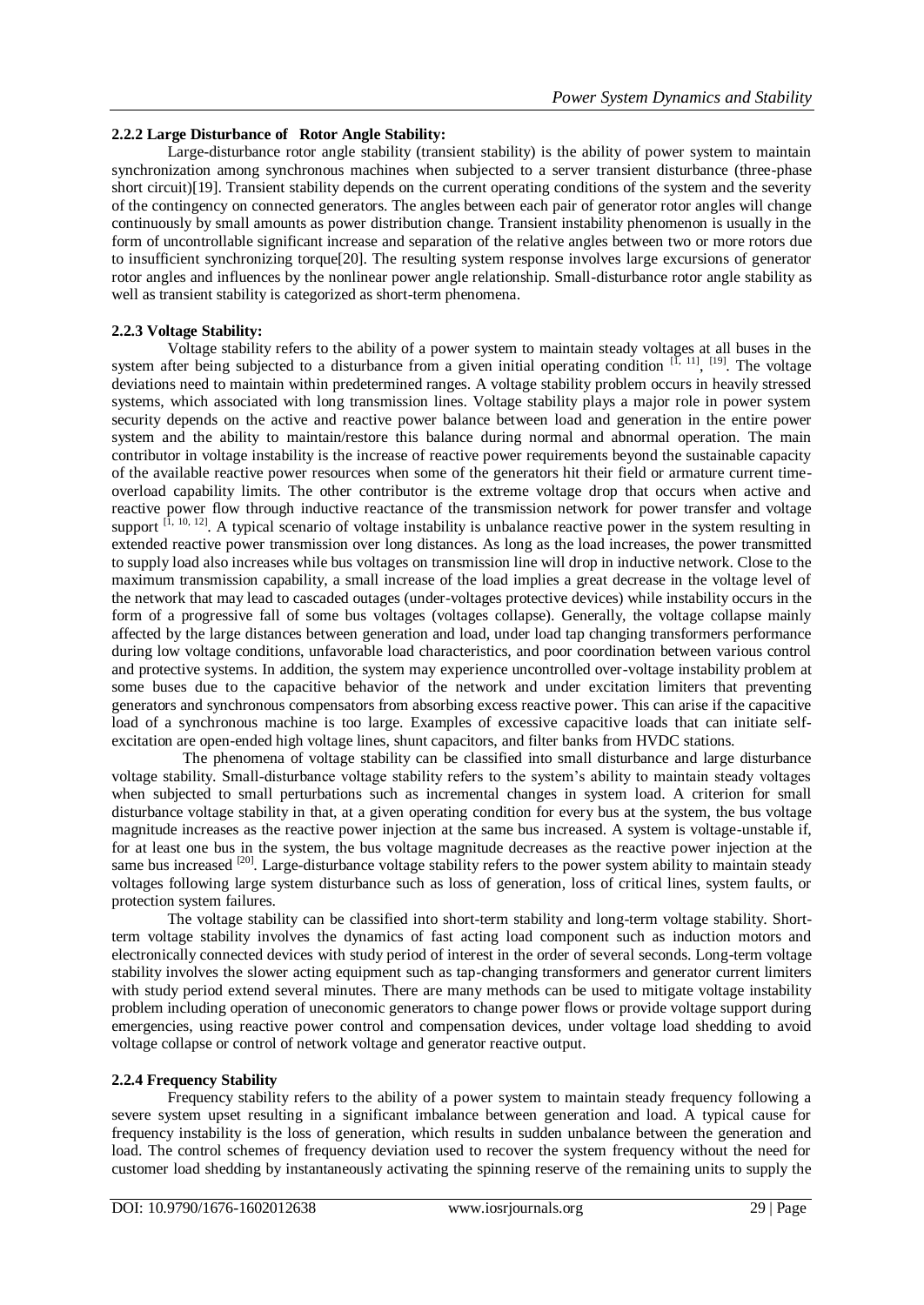load demand in order to raise the frequency. In case of an incident with a large frequency deviation, the primary control (in the first 30 minutes) is activated where the partly loaded or carry spinning reserve units selected to initiate an automatic rapid increase of their outputs within a few seconds. The controllers of all activated generators alter the power delivered by the generators until a balance between power output and consumption is re-established. Spinning reserve to be utilized by the primary control should be uniformly distributed around the system. Then the reserve will come from a variety of locations and the risk of overloading some transmission corridors will be minimized. The frequency stabilization obtained and maintained at steady state value, but differs from the frequency set point. The Secondary control, in the portion of the system contains power unbalance, will take over the remaining frequency and power deviation after 15 to 30 seconds to return to the initial frequency and restore the power balance in each control area  $^{[1]}$   $[2, 21]$ . Tertiary control is additional to, and slower than, primary and secondary frequency control. Automatic load shedding initiated using under-frequency relays expected to be able to shed the required amount of load during low frequency events. These relays detect the onset of decay in the system frequency and shed appropriate amount of system load until the generations and loads are in balance<sup>[21]</sup>.

Generally, the lack of frequency instability is associated with several problems, such as poor coordination of operation control, protection devices, weakness of equipment response and deficiency in generation reverse [22] [23]. Many countries experienced major frequency disturbances under different circumstances in the past. From 1970s to 2000s, many main systems had experienced serious system frequency disturbances (e.g. islanding grids situation and blackouts) which led to examining the reasons of the system frequency instability problems .<sup>[24]</sup>.

## **2.3 Factors Affected on Power System Stability**

Stability of a nonlinear system depends on the (type, magnitude) of inputs and the initial state of the system. Power system stability is affected by many factors including the (behavior , characteristics) of system, equipment and protection schemes. The most important factors can be summarized by:

- Pre-and-post-disturbance system state such as the generators loading before the fault and the generator outputs during the fault. The higher the loading before the fault is the more likely to be less stable during faults. The duration, location and type of the fault determine the amount of kinetic energy will be gained. Longer fault duration allows generator rotors to gain more kinetic energy during the fault. At certain limit, the gained energy may not be dissipated after the fault clearance. This gained energy may lead to instability.
- $\checkmark$  Synchronous machine parameters such as the inertia constant H (stored kinetic energy at rated speed per rated power), and the generator terminal voltage. The increase of generators inertia constant tends to reduce the swings of rotor angle and hence improve system stability. The generator bus voltages specify the profile of the power angle curve and hence effects on the delivered power into the entire system.
- $\checkmark$  Excitation system and governor characteristics of synchronous machines have important role in damping of power oscillations. The automatic voltage regulator (AVR) senses the terminal voltage and helps to control it by acting within the excitation system. Fast valuing for rapidly opening and closing steam valves of the turbine used to control the generators accelerating power during faults. Transmission reliability margin greatly effect on stability where a transmission outage may take place due to overloading during system abnormal conditions, which may lead to uncontrolled loss of a sequence of additional network elements.
- System relaying and protection have a great importance in system stability. The power system has a finite capacity to absorb such energy and as majority of fault are transient in nature, rapid switching and isolation of unhealthy lines followed by rapid reclosing improves the stability margins. Special protection schemes can be used to split the grid at predetermined points in the network to quickly avoid cascading actions.

## **2.4 Power System Security Analysis:**

Power system security describes the ability of a power system to withstand and survive plausible contingencies without interruption of the customers. Security requires detection of dangerous operating conditions and contingencies as well as the associated actions to steer the system away from any such situations. Security analysis can be divided into static and dynamic security. Static security analysis is the ability of the system to supply load without violating operating conditions and load curtailment, which mainly includes the pre- and post-contingency states.<sup>[25]</sup> Pre-contingency states determine the available transfer capability of transmission links and identify network congestion. Post-contingency states verify the bus voltages and limits of lines power flow. Dynamic security analysis measures the ability of power system to withstand a defined set of contingencies and survive by the transition to an acceptable steady state condition, which includes methods to evaluate stability and quality of the transition from the pre- to post-contingency state. Dynamic security analysis should be constantly in operation to detect when the security level falls below an adequate safety level to make proper preventive measures for a secure operation. Dynamic stability assessment deals with the analysis of the system in the transition from the initial to the final operation condition following a disturbance or a changing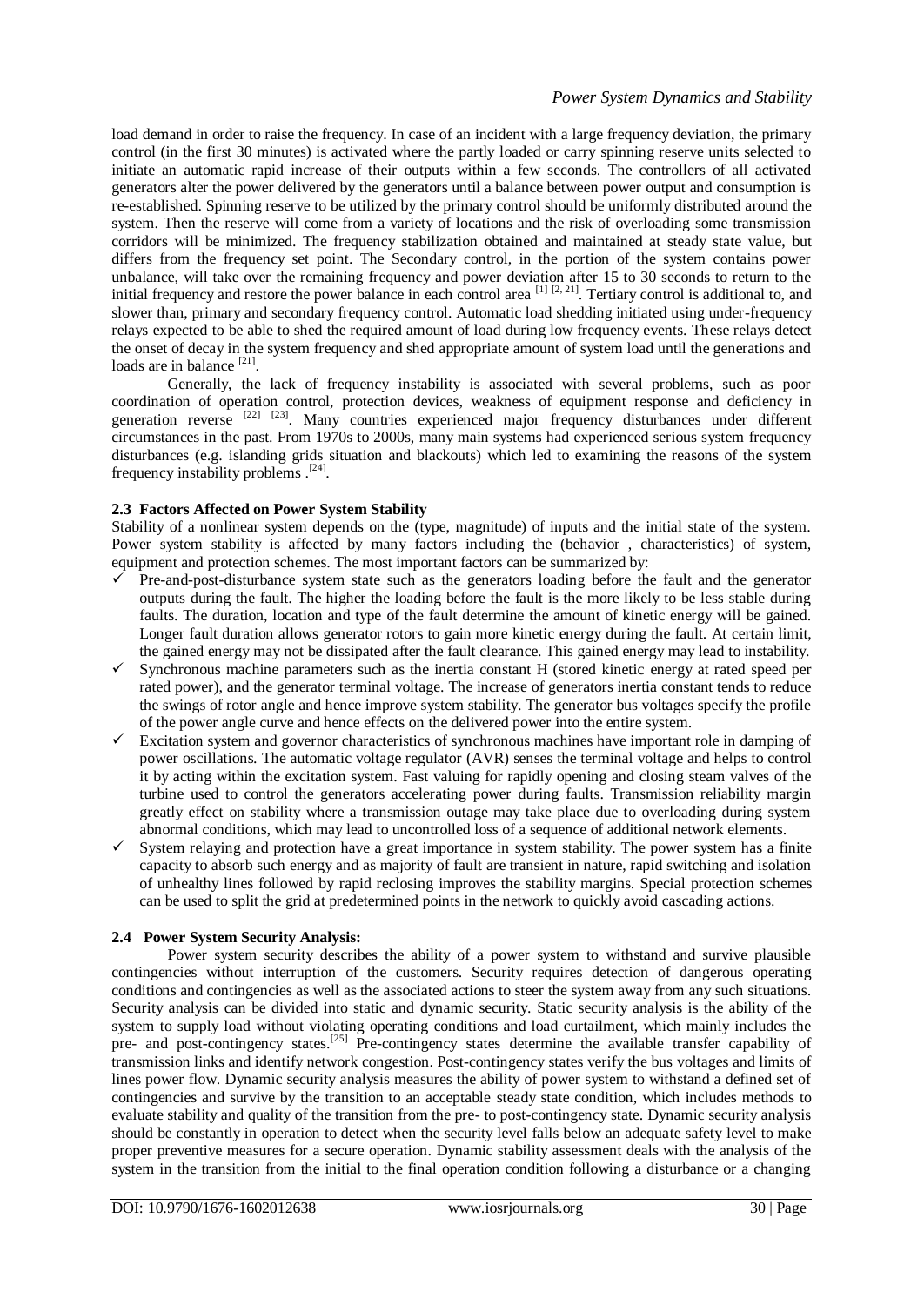power demand. A power system is dynamically stable for a particular steady state operating condition and for a particular disturbance if, following that disturbance; it reaches an acceptable steady state operating conditions. An important requirement was the ability to determine the risk of blackout, which can be computed by quantifying the distance between the current state and the steady-state stability limit rather than just characterizing it as stable or unstable. This required a fast and accurate online security assessment tools and special actions to prevent system instability, which commonly defined as remedial actions. The remedial actions include curative and preventive actions that should be prepared in the operational planning stage. Urative remedial actions should be prepared in advance and immediately activated after any credible contingency or abnormal conditions to relieve system constraints. Preventive remedial actions should be designed in advance at steady state to anticipate the events and restore the security level in case curative remedial actions which are not sufficient to face the expected contingencies. Dynamic stability studies contain a wider range of phenomena by different authors; dynamic stability concerns the system stability during small disturbance (oscillatory stability) and large disturbance (transient stability). The dynamic stability studies consist of considering the fluctuations in load and generation, the network reactions following critical disturbances and recommending operating measures to avoid undesirable operating modes

## **2.5 Preventive Measures to Avoid System Instability**

In design and preparation stage of power system wide number of disturbances be assessed by system operators. If the system is to be unstable (or marginally stable) following contingency, variety of actions can be taken to improve the system stability. These preventive actions can be classified mainly into Offline and online preventive actions. Offline preventive measures: Improvement of system stability can be achieved by many actions including:

- $\triangleright$  Organizing the system configuration and maintenances in such that being suitable for the particular operating conditions without overloading during abnormal conditions.
- $\triangleright$  Reduction of transmission system which can be achieved by adding additional parallel transmission circuits, providing series compensation by using transformers with lower leakage reactance.
- $\triangleright$  Activating new generation facilities for reactive power support and voltage control service such as power system stabilizers, FACTs, rapid thermal units with fast valuing capability and fast acting automatic excitation systems. DConnecting dynamic breaking resistors at the generator and substation terminals in order to break the acceleration of the rotor of generators during faults. Shunt resistors can be switched in to create an artificial load following a fault, in order to improve the damping of accelerated generators.
- $\triangleright$  Installing efficient protective devices and coordinating between the interconnected system operators for faster fault clearing and initiating proper corrective actions during abnormal conditions.
- $\triangleright$  Online remedial and preventive measures: The operation of interconnected power system is economically oriented based competitive manner in the most cases. This complicates the ability of Offline preventive measures to keep the power system away from the stability limits. This produces the importance of system operators to use online dynamic stability assessment (DSA) and operating the power system within these limits. There are many online preventive measures can be used to safeguard and enhance system stability such as:
- $\checkmark$  Changing the system topology such as tripping of critical generator to ensure that the other generators maintain in synchronism. In addition, generation rescheduling/re-dispatching can be used to reallocate power generation in order to avoid system overloads and relieve constraints.
- Using of high-speed protective schemes such as transmission line protection with single-pole tripping and adaptive reclosing capabilities to minimizes system disturbance. High-speed automatic reclosing system is effective methodology to restore power continuity.
- $\checkmark$  Effectively use of online transformer tap-changers and phase shifting transformers to control the power flow across transmission system by continuous control of voltage regulator set points and changing the phase using taps.
- $\checkmark$  Automatic load shedding of interruptible consumers is an effective corrective counter-measure to maintain the frequency at nominal value during abnormal conditions. In the simple implementation, under frequency relays installed at fixed points and with fixed settings can be made adaptive by adjusting the location and level of shedding in accordance with power flow and voltage conditions on the transmission network [26]
- $\checkmark$  Assuring reactive-power generation or absorption control and using special control of HVDC links to control the DC power and maintain generation/load balance in AC networks during disturbances.
- $\checkmark$  Implementation of high-speed excitation systems to rapidly boosts field voltage in response to disturbances. Increasing of the internal voltage of a generator has the effect of proving transient stability.

In real time application, the system configuration and power distribution are possibly not fully similar to the planned situation studied. Therefore, abnormal operating conditions may require immediate actions for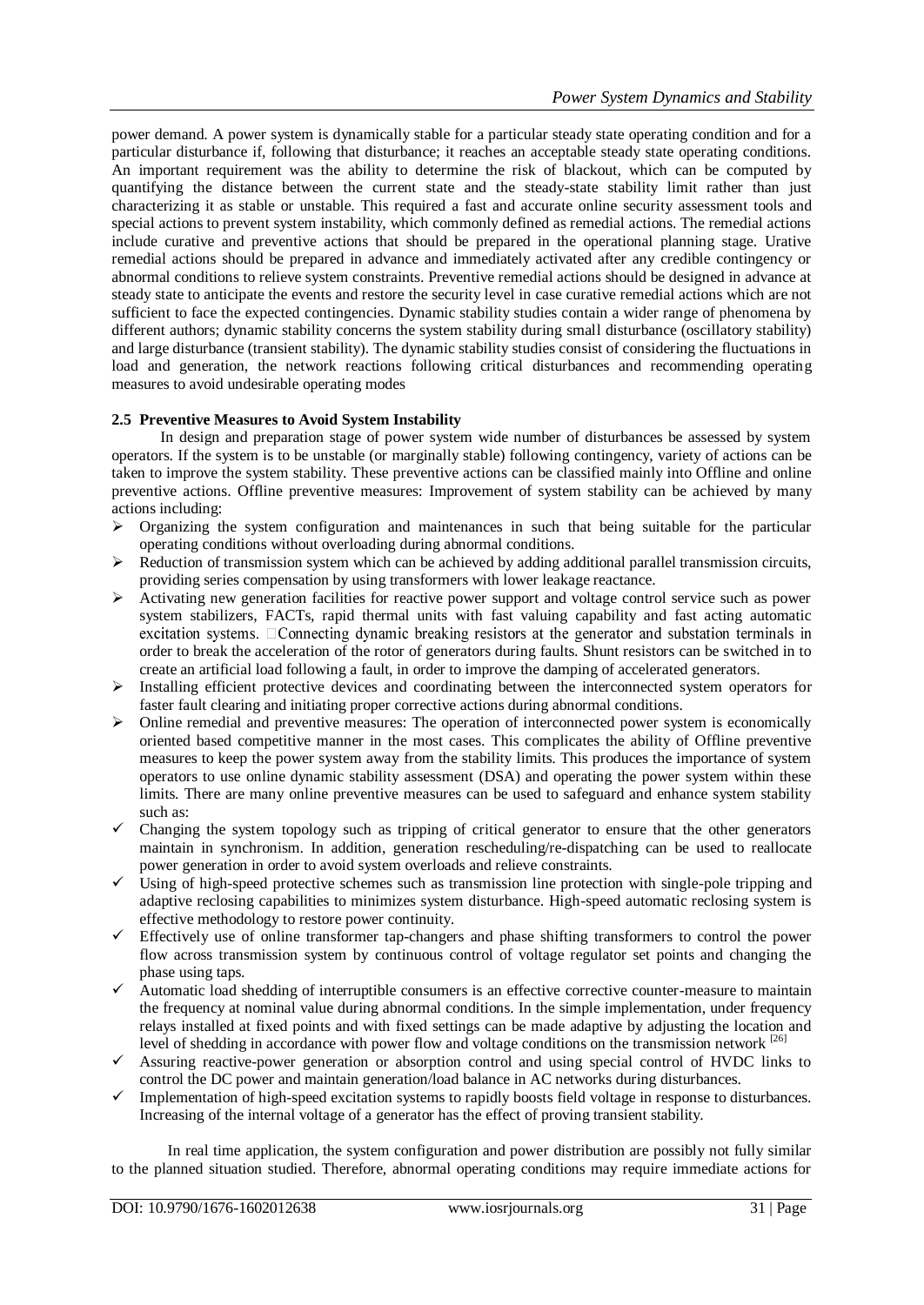control the generation/consumption facilities to restore the standard security level. In deregulated electricity market, makes a change in scheduled generation, as a recommended action in response to an abnormal condition, may make a request to the independent system operator / transient stability assessment (ISO/TSO) for compensation.

### **2.6 Dynamic Stability**

Dynamic phenomena in power systems are usually classified as:

- a. Electro-magnetic transients (100 Hz M Hz).
- b. Electro-mechanical swings (rotor swings in synchronous machines)  $(0.2 0.3 \text{ Hz})$ .
- c. Non-electric dynamics, e.g. mechanical phenomena and thermodynamics (up to tens of Hz).

A system is said to be dynamically stable if the oscillations do not acquire more than certain amplitude and die out quickly. Dynamic stability is a concept used in the study of transient conditions in power systems. Any electrical disturbances in a power system will cause electromechanically transient processes. Besides the electrical transient phenomena produced, the power balance of the generating units is always disturbed, and thereby mechanical oscillations of machine rotors follow the disturbance [17].

#### **2.6.1 Dynamic Stability Assessment:**

Transient stability is the capability of a power system to maintain

synchronization when subjected to large disturbances .<sup>[1]</sup> Sudden changes or disturbances in power systems are associated with a number of phenomena with different timeframe involved. In general, the power system stability can be assessed for the most severe fault possible such as three phase faults. Faults at critical locations may cause circuit tripping due to overloading or loss of synchronism of some generating units. Therefore, DSA is important issue in the modern interconnected power system where the disturbances produce power swings and rotor oscillations. During network disturbances, the power generators have to provide immediate support by changing the currently generated power supplied to the grid. The immediate change is restricted by the power system inertia during the initial few hundred milliseconds. Most turbines are unable to yield the fast torque response required to act in such small level in transient stability. Thus dynamic behavior investment and preparing the proper actions that improve system response during contingencies are important aspects during power system operation and control. The ISO coordinates the available control actions to enhance the system behavior during abnormal conditions.

The operation of a power system requires the fulfillment of all forms of security constraints under different operating conditions. This implies the assessment of limits associated with static constraints as well as dynamic constraints such as rotor angle stability, voltage stability, and frequency stability. Violation of these limits may result in system failures and severe consequences including system blackouts  $.$ <sup>[27, 28]</sup>

Voltage and frequency stability have been the main dynamic constraints to consider for system security assessment.<sup>[29]</sup> Nevertheless, with the growth of interconnected power systems, the increase in long-distance power flows, and the deregulation of the power sector in many countries across the world, modern power grids are operated near security limits and problems related to small disturbance rotor angle stability (small signal stability) have been reported. The small signal stability (SSS) problem of a power system is usually due to insufficient damping for power system oscillations. [30-32].

#### **2.6.2. Transient Stability Assessment:**

Transient stability analysis concerns with the system's ability to reach an acceptable steady state operating conditions following a large disturbance. Transient stability associated with a large disturbance such as loss of generators, sudden change in loads, network significant changes or three phase short circuit faults. A large disturbance is a disturbance for which the equations describing the system dynamics cannot be linearized for the purpose of analysis. This disturbance causes as imbalance between the mechanical input power to each generator and its electrical output power.

TSA can be represented in a mathematical form by a set of high-dimensional differential algebraic equations which are called time domain simulations (TDS). The accuracy of TDS can be improved with an increase in model complexity, but the computing time also rises. The transient energy function (TEF) [25] [33] is a model-based method that assesses the stability by analyzing the increased energy in the power

system after clearing a fault, and the assessment result is conservative with TSA for the implication of the model.<sup>[34]</sup> Due to these properties, TDS and TEF cannot simultaneously meet the need of accuracy and speed for on-line TSA.

Then, the generator rotors start to swing with respected to each other. There are three approaches for transient stability assessment  $[10, 19, 35, 36]$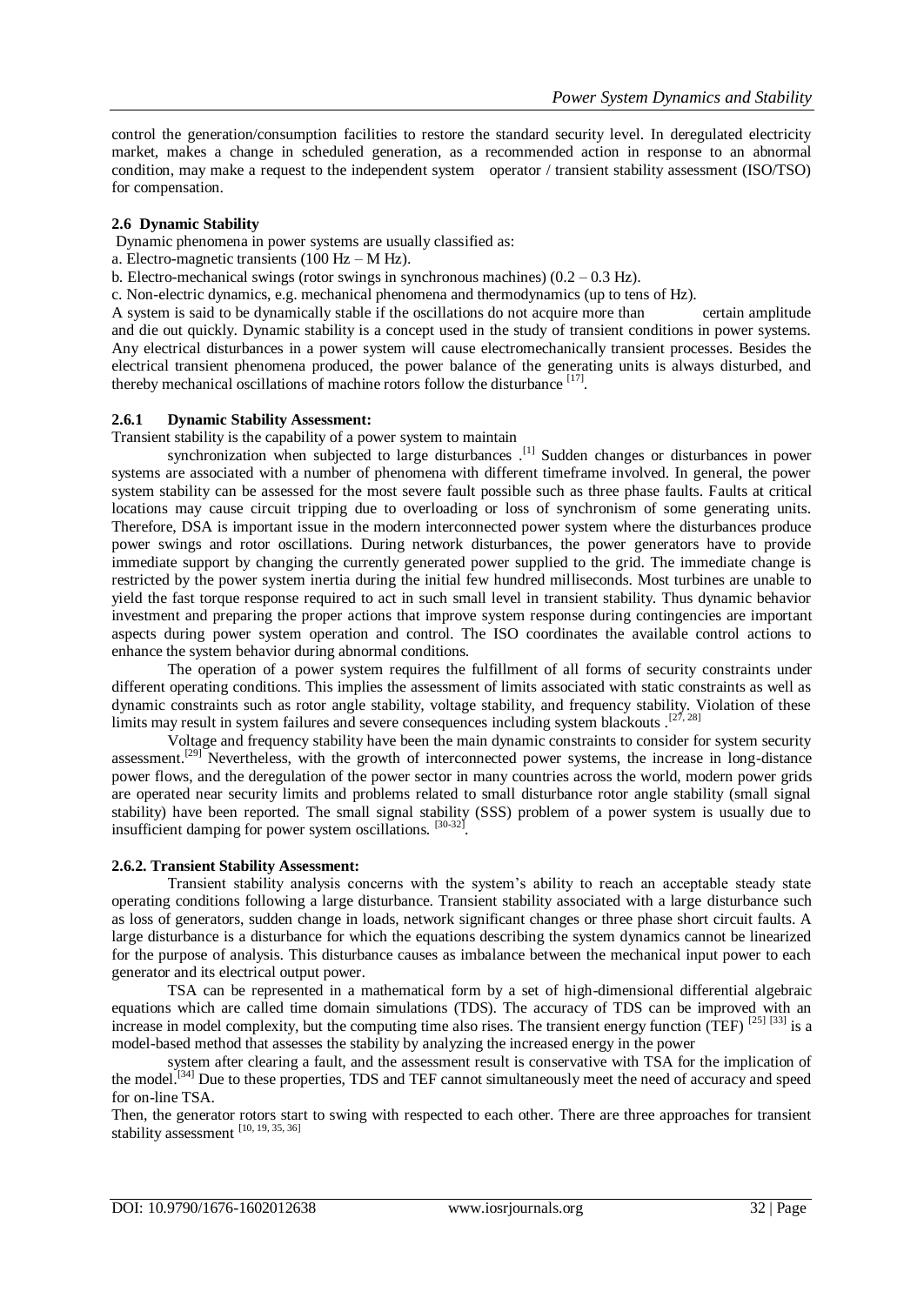## **2.6.3 Direct / Lyapunov Methods**

Such as transient energy function that is based on Lyapunov theory to compute the critical kinetic energy. The system considered in a stable state if the kinetic energy cumulated at the instant of fault clearance and absorbed by the electrical components of the system.

### **Time-domain (simulation techniques)**

 It can be used to investigate the dynamic stability for the selected set of contingencies and to convert the resulting behavior into index for transient stability assessment. TDS can deal with a very detailed model of the power system, which improves the accuracy of TSA.

## **Automatic learning techniques**

 $\checkmark$  It used to assess transient stability in the real time applications in order to reduce the computation time. The well-known families of these approaches include decision tree, and ANN <sup>[20]</sup>. Good adequate database is certainly the crucial point for automatic learning methods. The main advantage of these methods is they are computationally fast.

## **2.7 Transient Stability Assessment by Direct Method:**

he direct methods determine the stability without explicit solving the system differential equations using transient energy for assessment of transient stability [20]. Transient energy function (TEF) methods are formulated based on Lyapunov theorems for establishing asymptotic stability and regions of attraction for equilibrium<sup>[37]</sup> .TEF describes the total system transient energy that is gained by the system during the fault-on period, which describes the system state during post-disturbance operation. When the gained kinetic energy is converted into potential energy, the system may be considered in transiently stable state. The transient energy function V, which describes the total system transient energy for the post-disturbances is defined as<sup>[38]</sup>

$$
V = \sum_{i=1}^{N_g} \frac{M_i W_i^2}{2} - \sum_{i=1}^{N_g} p_{mi} (\theta_i - \theta_i^2) - \sum_{i=1}^{N_g-1} \sum_{j=i+1}^{N_g} \left( C_{ij} \left( \cos \theta_{ij} - \cos \theta_{ij}^2 \right) - \int_{\theta_i^S + \theta_j^S}^{\theta_i + \theta_j} D_{ij} \cos \theta_{ij} d(\theta_i + \theta_i^2) \right)
$$

Where  $M_1$  and pmi are the per unit moment of inertia and the mechanical input power of generator i respectively. wi and  $\theta_i^s$  are the angular velocity of generator i and the angle of bus voltage at post-disturbance. Cij and Dij are depending on the real and imaginary components of the admittance matrix and the generator voltages. In equation1, the first term is called the kinetic energy, which is a function of generator speeds. The sum of terms 2, 3, and 4 is called the potential energy, which is a function of generator angles. The quantity V measures the amount of transient energy which is injected into the system by the fault. The critical energy Vcr measures the energy-absorbing capability of the post-fault of the system, the system is stable if V is less than Vcr  $^{[20]}$ . The transient energy margin is defined as (Vcr - V) and is used as a measure of system relative stability. The availability of a qualitative measure of the degree of stability or instability in terms of the energy margin makes the direct methods an attractive tool for a wide range of problems <sup>[35]</sup>. There are some difficulties associated with the application of TEF in recent power system. These difficulties include the impossibility of an efficient TEF for detailed multi-machine system and the uncertainty of determination the correct energy margin to classify system to be sufficiently stable. There are several works for modifying the TEF to improve these limitations such as Pseudo-Lyapunov approaches, which combine TDS and TEF for online transient stability assessment. These approaches take advantage of the superior ability of TDS in detailed system modeling and the qualitative measure provided by TEF to derive preventive and corrective control actions [20].

The main disadvantage is the proper energy margin suggestion for stable system operation. TDS runs up to the instant of fault clearing to obtain the angles and speeds of all generators, which are used to calculate the total system energy at the fault clearing time. By comparing the calculated value with the critical system energy, the system state of stability can be determined [38]

The transient stability assessment procedure simply involves the following steps:

- a. Calculation of the critical energy Vcr.
- b. Calculation of the total system energy at the instant of fault clearing V.
- c. Calculation of stability index (Vcr V), the system is stable if the stability is positive.

The calculation of the boundary of the region of stability for a large power system is the most difficult step in applying TEF method. If the boundary can be determined, TEF gives a margin of stability rather than just the stable/unstable result.

### **2.8 Time Domain Simulation (TDS):**

It is deals simultaneously with the system differential equations and algebraic equations to simulate the dynamic behavior of the power system under fault. These equations describe the performance of system equipment and the associated control systems. The simulation period split into pre-fault, during fault and post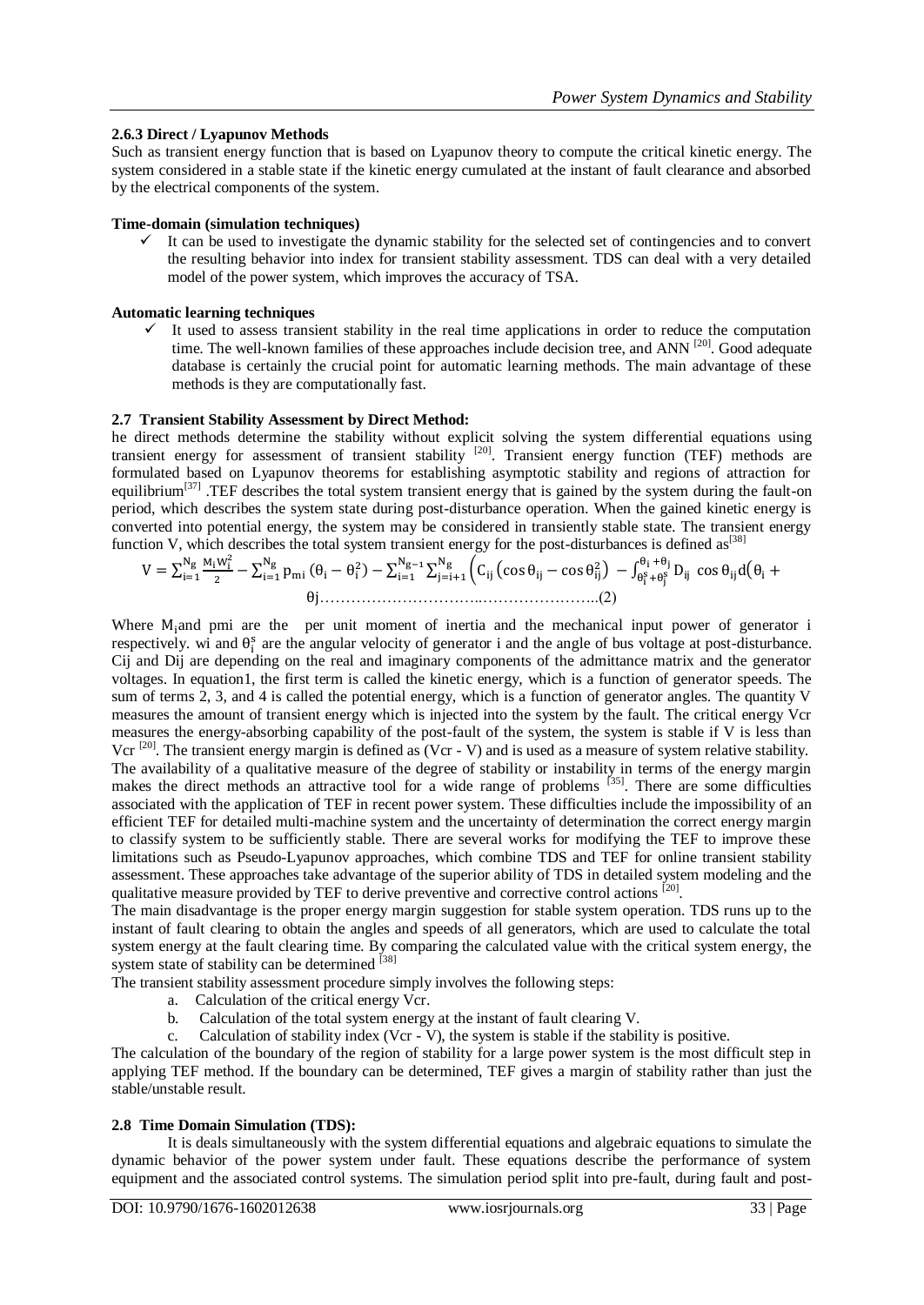fault with different network configuration to investigate the ability of the system to withstand the disturbance under consideration. TDS starts with solving the load flow problem to initialize the pre-disturbance state. The solved load flow gives the data corresponding to the pre-disturbance state.

The post-disturbance dynamic behavior of electrical signals is determined by systematic numerical integration of differential equations, which are modeled the power system. At each time step of simulation, the time derivative of each state variable is calculated. From the present state variables and their corresponding rates of changes, the state variables at the next time step can be calculated by using the integration techniques  $[20]$ .

Consequently, the algebraic variables are updated by using the algebraic equations. At the instant of disturbance, the appropriate data must be modified. Then, the process repeated until the time of interest reached. The swing curves represent the evolution of rotor angle of each machine known at the end of each time step.

These curves further compared with each other in order to determine whether the rotor angular difference of any two machines exceeds the predefined accepted limit. The iterative process will stop if the system is unstable based on a specified limit otherwise the calculations are pursued for the maximum simulation time.

The stable cases are much more time consuming than the unstable ones.

The angular difference rather than absolute angles is often a better choice to distinguish between stable and unstable system state since it is easily to observe the relative motion of rotor between the machines  $[20]$ . If any angular difference becomes larger than a predefined limit, the system is considered under transient instability encountering. The corresponding synchronous generator may loss synchronizing with other machines in the system and may be isolated by the protection system. The critical fault clearing time is considered as CCT, which associated with the contingency. The isolation of faulted element is accomplished by protective rely to activate circuit breaker interruption.

The CCT depends on the system configuration and the loading level at the instant of fault occurrence. The most accurate way to assess the transient stability power system is the systematic TDS. TDS is used to accommodate for the complexity of system modeling and stability conditions by observing its electromechanical angular and voltage swings during the simulation time. To reach this aim, Power System Dynamic (PSD) simulation software based upon TDS method is presented and applied at all system operating points during contingencies in order to calculate the CCT in this dissertation  $[20, 39]$ .

## **2.9 Critical Fault Clearing Time (CCT):**

The critical fault clearing time is defined as the longest duration of a fault that does not lead any generator loss the synchronism in the system able. During large disturbances such as a three-phase short circuit, the protection system senses the presence of fault and the corresponding relays initiate the tripping of the nearest circuit breakers to isolate the fault. The time duration from the instant the disturbance occurs until the circuit breakers isolate the fault is termed by FCT. Therefore, any generator shall have a CCT higher than FCT of the protection devices installed in the transmission system to avoid a loss of the connected generators. The loss of the connected generators may induce unacceptable consequences for the whole system following contingencies. The total fault clearing time consists of the combination of operating time of the main protection system; signaling time, rely time and breaker interrupting time. Normally, the three phase short circuit faults close to the generator transformer terminals is the worst fault position. Therefore, the corresponding CCT has been used as index to monitor the power system transient stability level during faults in many literatures. As the value of CCT increases, the system has an increased opportunity to isolate and clear the disturbance using the protective relays and circuit breakers.

Thus if the CCT value is less than the operating time of the circuit breaker for the corresponding electric component experiencing the fault, then the system is not considered transiently stable. The accepted limit of CCT is different from system to other but the common value is around 150 milliseconds, The CCT is much more beneficial than the power limits which can be investigated using TEF. TSA using CCT is characterized by the ability to screen and rank a set of contingencies to select the most sever ones beside specifying stability scenarios as stable or unstable state.

#### **2.10Power system modeling:**

The power system comprises a large number of electrical components. The modern systems have become more complex as they are enhanced with new devices such as FACTs and Distributed Generation technologies.

The analysis of power system dynamics have been characterized by complex dynamic behavior due to the modeling complexity and interactions/interrelations among individual components as well as the computational structure for describing modern power systems. Modeling of power system dynamics have been associated with describing each individual component by algebraic and/or differential set of equations. Combining the individual dynamic models together with the associated algebraic constraints and power flow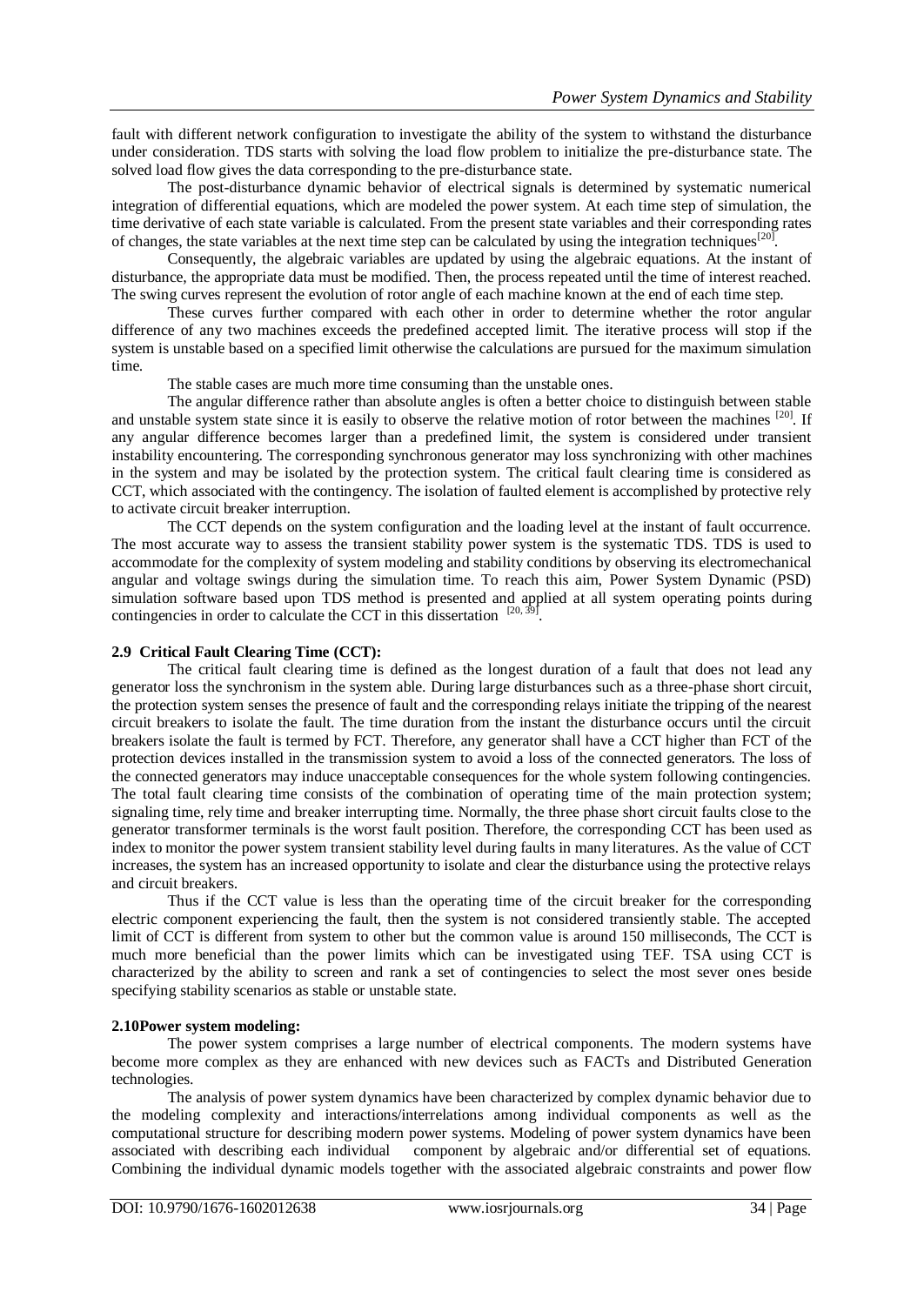equations leads to the dynamic model of the whole power system. A nonlinear dynamic system with its control can be described by equation (3) and equation (4 ), which should be solved simultaneously in order to investigate the dynamic behavior following a disturbance.[12, 20, 40]

$$
X' = f(X_1U) \dots (3)
$$
  

$$
Y = g(X_1U) \dots (4)
$$

Where, x is the state vector with n state variables. The state vector represents the dynamic states of generators, loads and other system controllers. u is the vector of inputs to the system set which includes the automatic voltage regulator set point and uncontrollable input parameters such as generator power levels variations, and load active and reactive power levels, y is the vector of outputs such as pharos angle and magnitude of bus voltages and bus generated reactive power, f is the vector of nonlinear functions defining state variables in terms of state and input variables, g is the vector of nonlinear functions relating state and input variables to output variables such as power flow equations and system constraints.

Each synchronous generator is represented by three mathematical equations: two electromechanical, and one electromagnetic. A mathematical model of each generator may be written as follows [41, 42]

 ( – – <sup>D</sup>)………………………………………………………………..(5) ( ,………………………………………………...………………………(6) ……………………...………………………….(7 )

The electric output power is given by the following equation:

$$
T_e \approx P_e = \left(\frac{\dot{e}_q \cdot v_t}{\dot{x}_d - x_d}\right) \sin \delta + \frac{v_t^2 (\dot{x}_d - x_q) \sin 2\delta}{2\dot{x}_d x_q} + jx_q (j i_q) \dot{e}_q = V_t + j\dot{x}_d i_d \dots \dots \dots \dots \dots \tag{8}
$$

Where:  $\omega$  is the mechanical angular speed, M is the inertia constant, and  $T_m$ ,  $T_e$  and  $T_p$  are the mechanical, electrical, and damping torques, respectively. Symbol  $\delta$  defines the power angle, and  $\omega_b$  is the base angular speed. eq' is the voltage behind the transient quadrature axis. Tdo' is the field winding open circuit time constant (sec). EFD defines the excitation internal voltage of the machine, while  $x_d$  and  $x d^x$  are the synchronous and transient direct-axis reactance's, respectively, of the synchronous machine.  $V_t$  is the terminal voltage of the machine. The dot denotes the first time derivative of this variable.

### **2.11Synchronous Machines**

The synchronous machine fundamentally consists of two elements, namely the armature or stator and the rotor. Much like the dc generator, the operation of the synchronous machine is based on Faraday's law of electromagnetic induction and can operate as both motor and generator.

The theory of synchronous machines is primarily based on the relative motion of the two cylindrical parts and the distribution of the flux in the air-gap of the machine. These parts are linked in a magnetic circuit, which is set up by currents in conductors near the surfaces of the elements.

The phenomenon of stability of synchronous machine operation has received a great deal of attention in the past and will receive increasing attention in the future. As economies in system design are achieved with larger unit sizes and higher per unit reactance generating and transmission equipment designs, more emphasis and reliance is being placed on controls to provide the required compensating effects with which to offset the reductions in stability margins inherent from these trends

in equipment design $^{[43]}$ . Concurrent with these trends are improvements in calculating

methods and computing capability which permit predicting complex dynamic effects [44, 45] providing the means for designing control equipment with the proper characteristics.

## **2.11.1 Stator (Armature)**

In power station generators the armature is contained on the stationary member or the stator. The stator is made up of the iron core and the armature windings. The iron core carries the magnetic flux and is laminated to reduce eddy currents and hysteresis losses. On large machines the armature windings are usually copper bars (solid or hollow to allow for cooling) that are placed on the inner periphery of the stator core as illustrated in Fig. 2. below.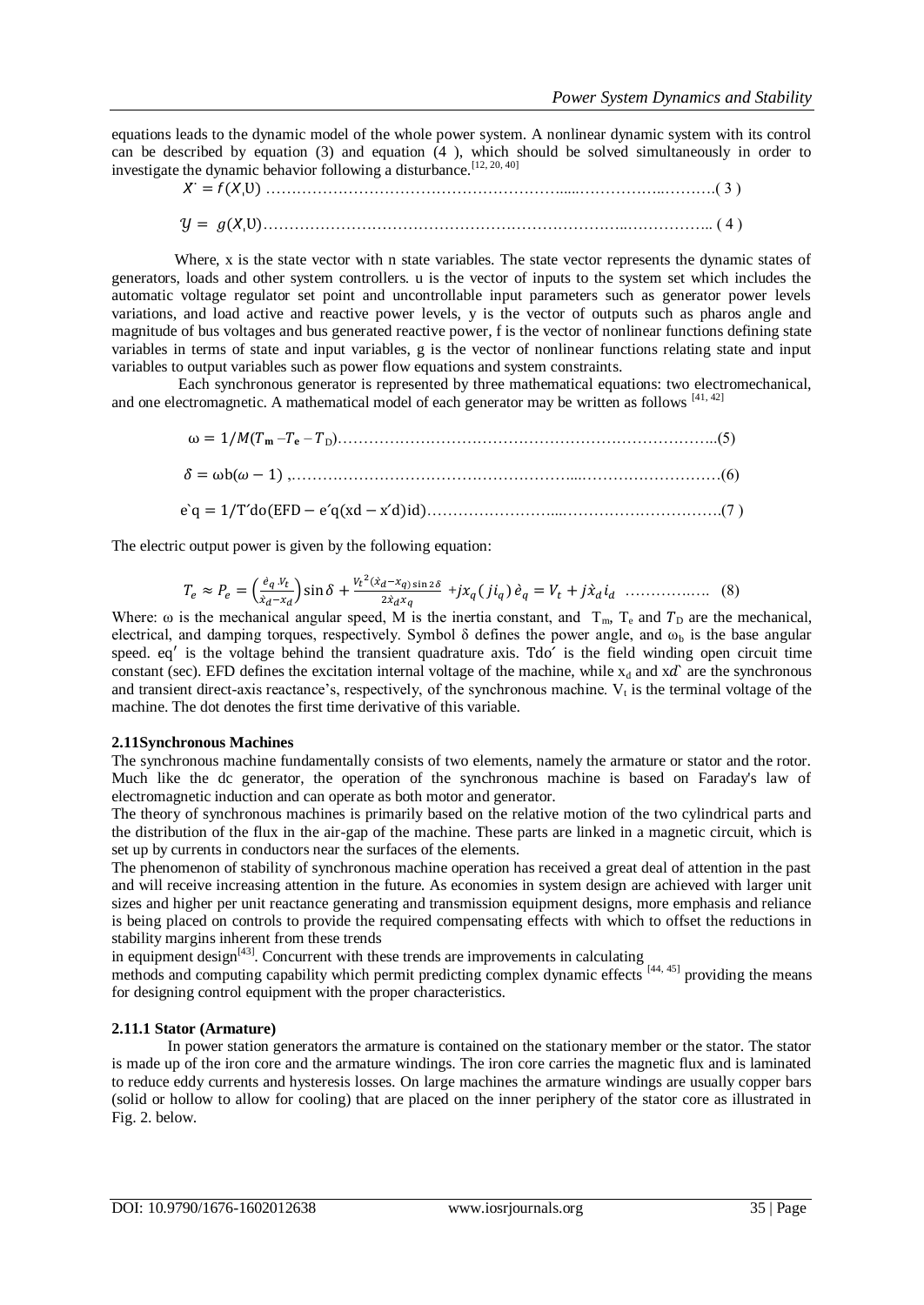

Fig. 2 Placement of stator phase coils with axes at 120<sup>0</sup> displacement within the stator periphery of two-pole synchronous machine [46].

## **2.11.2 Rotor magnetic circuit**

In order to generate an electric current at synchronous frequency, the stator requires a synchronously moving magnetic field. The dc current carrying rotor provides this magnetic field and is driven at synchronous speed by the turbine. There are two types of rotors used, namely a round rotor and a salient pole rotor, shown schematically in Fig 3. The round rotor is found in high-speed applications such as gas and steam turbines. This rotor is characterized by its axially long shaft with diameters not normally exceeding 1.2 m. The rotor is typically made of forged steel with slots cut into the length of the metal. Copper bars or strips are usually contained in the slots along the periphery length of the rotor forming the windings of the rotor. The salient pole rotor has a shorter axial length with a much larger diameter than the round rotor. This rotor is used in lower speed applications such as hydroelectric generating stations. Salient pole rotors have projected pole faces with concentrated windings around the pole face. The rotor winding carries a de current provided by an exciter. The rotor also contains damper bars, which reduce eddy currents during dynamic conditions of operation. The next section develops the theory to mathematically model the physical interaction between the armature and rotor of the synchronous . [47, 48]



**Fig. 3.** Field windings and magnetic field paths shown within the (a) round rotor and (b) the salient pole rotor.

Fig. 4 shows the idealized machine with the three-phase windings replaced by windings (dq) on the direct (d) and quadrature (q) axes. The fictitious dq windings carry the currents id and iq which are located on the dq axes and have the same number of turns each as a phase winding that would set up the same magnetomotive force (MMF) wave as the actual currents ia, ib, ic. Since three windings are replaced by two axis windings, the base value of current in the dq axis windings is changed to one and a half times the base value of current in the abc phase windings.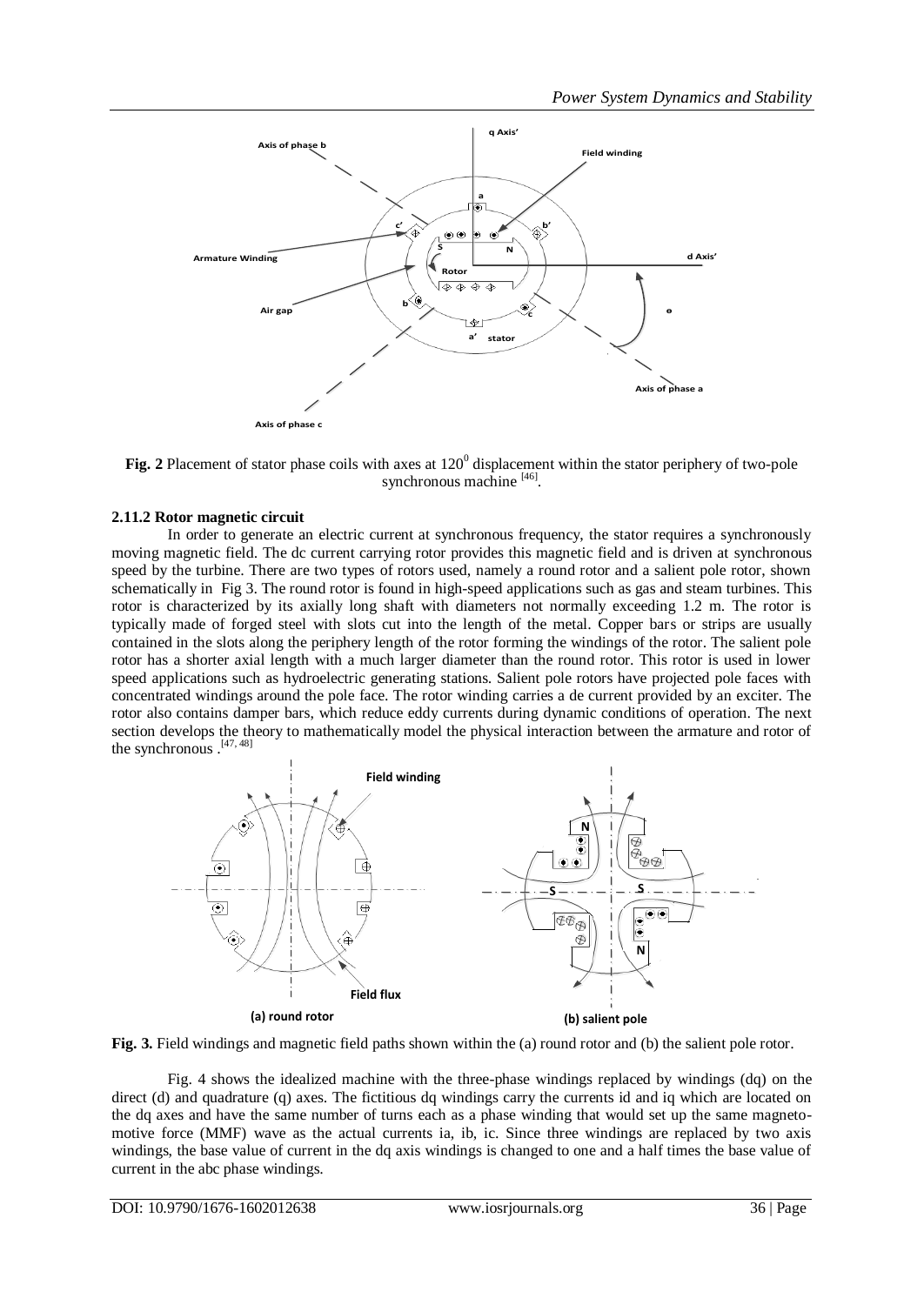

**Fig. 4.** Two-axis representation of a synchronous machine with one damper winding on each axis.

#### **III. Conclusions**

The small perturbation stability characteristics of a single machine supplying an infinite bus through external impedance have been explored by means of frequency response analyses giving insights into effects of machine and system parameters, voltage regulator gain, and stabilizing functions derived from speed and working through the voltage reference of the voltage regulator. The assessment of transient stability requires examining the behavior of a critical group of machines in the post-disturbance period. This is in contrast to the prevailing practice, in the past two decades, of assessing transient stability via a system-wide energy function. In this paper, a review on concepts of power system Stability has been presented. The paper covered the main types of stability assessment and learned it by dateless. A simple and effective for improve the steady-state stability increase system damping oscillations of power system and improve power system dynamic stability extended power transfer limits of system and maintained the reliable operation of the grid.

#### **References:**

- [1] KUNDUR P, PASERBA J, AJJARAPU V, et al. Definition and classification of power system stability IEEE/CIGRE joint task force on stability terms and definitions [J]. IEEE transactions on Power Systems, 2004, 19(3): 1387-401.
- [2] VITTAL V, MCCALLEY J D, ANDERSON P M, et al. Power system control and stability [M]. John Wiley & Sons, 2019.
- [3] EREMIA M, SHAHIDEHPOUR M. Handbook of electrical power system dynamics: modeling, stability, and control [M]. John Wiley  $&$  Sons, 2013.
- [4] FRAILE-ARDANUY J, ZUFIRIA P J. Design and comparison of adaptive power system stabilizers based on neural fuzzy networks and genetic algorithms [J]. Neurocomputing, 2007, 70(16-18): 2902-12.
- [5] ABIDO M, ABDEL-MAGID Y. Optimal design of power system stabilizers using evolutionary programming [J]. IEEE Transactions on Energy Conversion, 2002, 17(4): 429-36.
- [6] ZHANG J, XIA P. An improved PSO algorithm for parameter identification of nonlinear dynamic hysteretic models [J]. Journal of Sound and Vibration, 2017, 389(153-67.
- [7] YANG W, NORRLUND P, CHUNG C Y, et al. Eigen-analysis of hydraulic-mechanical-electrical coupling mechanism for small signal stability of hydropower plant [J]. Renewable energy, 2018, 115(1014-25.
- [8] ISLAM N N, HANNAN M, SHAREEF H, et al. An application of backtracking search algorithm in designing power system stabilizers for large multi-machine system [J]. Neurocomputing, 2017, 237(175-84.
- [9] HAMMONS T, KUCHEROV Y, KAPOLYI L, et al. European plicy on electricity infrastructure, interconnections, and electricity exchanges [J]. IEEE Power Engineering Review, 1998, 18(1): 8-21.
- [10] DIGSILENT, GMBH. Power System Stability On Island Networks; proceedings of the IRENA workshop, F, 2013, April [C].
- [11] ANDERSON P M. Power System Control and Stability: Vol. I [M]. Science Press, 1977.
- [12] NALLAGALVA S K, KIRAR M K, AGNIHOTRI G. Transient stability analysis of the IEEE 9-bus electric power system [J]. International Journal of Scientific Engineering and Technology, 2012, 1(3): 161-6.
- [13] KUNDUR P S, BALU N J, LAUBY M G. Power system dynamics and stability [J]. Power System Stability and Control, 2017, 3(
- [14] MESSINA A R. Inter-area oscillations in power systems: a nonlinear and nonstationary perspective [M]. Springer Science & Business Media, 2009.
- [15] REPORT I C. Excitation system models for power system stability studies [J]. IEEE Transactions on power apparatus and systems, 1981, 2): 494-509.
- [16] PADIYAR K. Analysis of subsynchronous resonance in power systems [M]. Springer Science & Business Media, 2012.
- [17] VAN CUTSEM T, VOURNAS C. Voltage stability of electric power systems [M]. Springer Science & Business Media, 1998.<br>[18] ALBATSH F M, MEKHILEF S, AHMAD S, et al. Enhancing power transfer capability through flexible AC
- [18] ALBATSH F M, MEKHILEF S, AHMAD S, et al. Enhancing power transfer capability through flexible AC transmission system devices: a review [J]. Frontiers of Information Technology & Electronic Engineering, 2015, 16(8): 658-78.
- [19] KUNDUR P. Power system stability and control [J]. Edited by Neal J Balu, and Mark G Lauby, 1994, 4(2):
- [20] PAVELLA M, ERNST D, RUIZ-VEGA D. Transient stability of power systems: a unified approach to assessment and control [M]. Springer Science & Business Media, 2012.
- [21] KABASHI G, KABASHI S. Review of under frequency load shedding program of Kosovo power system based on ENTSO-E requirements [J]. International Journal of Electrical and Computer Engineering, 2018, 8(2): 741.
- 
- [22] SILVA F F D. Sintonia de controladores robustos para amortecimento de oscilações utilizando enxame de partículas [J]. 2018, [23] MOHAMED O, KHALIL A, WANG J. Modeling and control of supercritical and ultra-supercritical power plants: A review [J]. Energies, 2020, 13(11): 2935.
- [24] ALTIN M, HANSEN A D, BARLAS T K, et al. Optimization of short-term overproduction response of variable speed wind turbines [J]. IEEE Transactions on Sustainable Energy, 2018, 9(4): 1732-9.